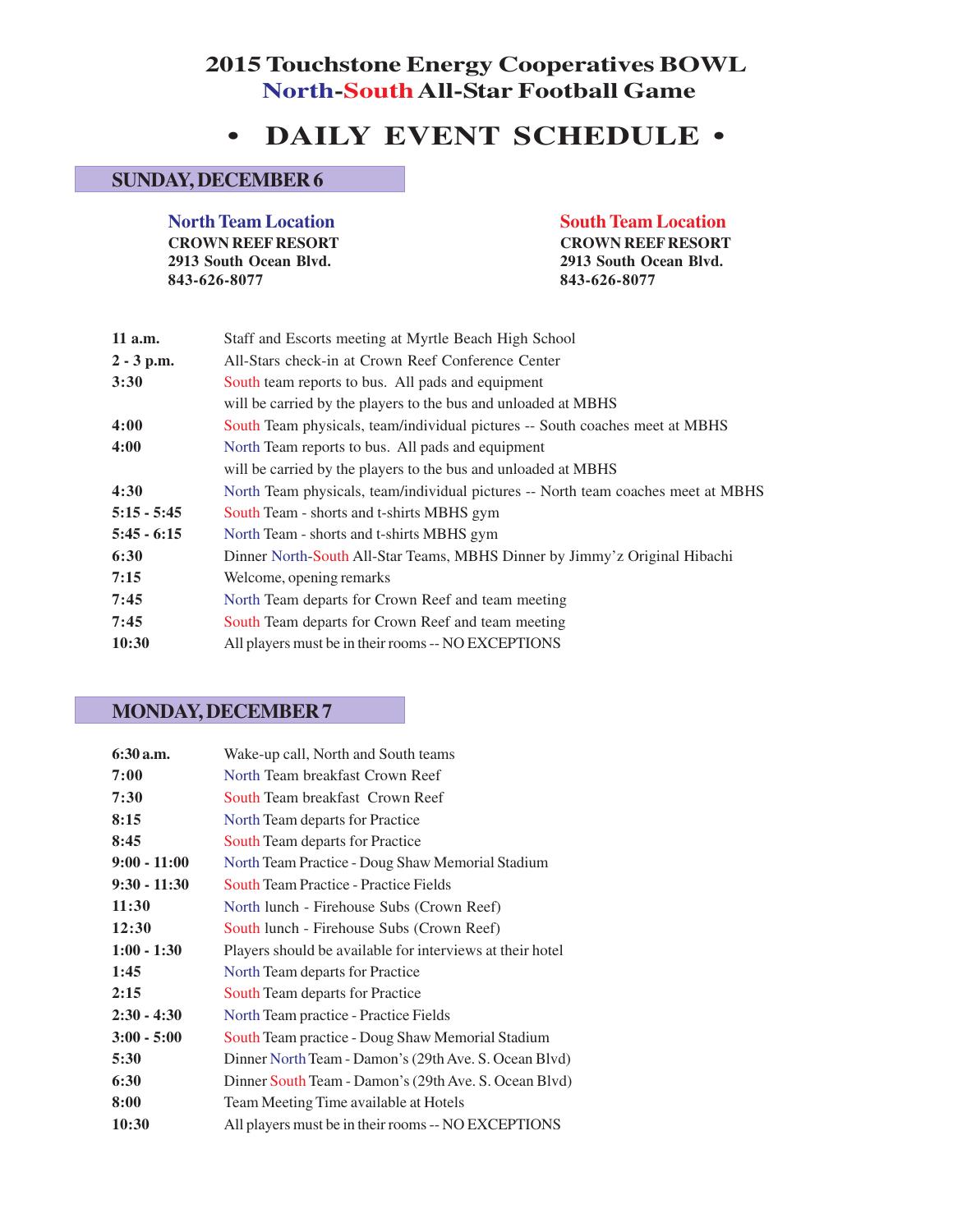## **TUESDAY, DECEMBER 8**

| 6:30 a.m.            | Wake-up call -- North - South Teams                        |
|----------------------|------------------------------------------------------------|
| 7:00                 | South Team breakfast Crown Reef                            |
| 7:30                 | North Team breakfast Crown Reef                            |
| 8:15                 | South Team departs for Practice                            |
| 8:45                 | North Team departs for practice                            |
| $9:00 - 11:00$       | South Team Practice - Doug Shaw Memorial Field             |
| $9:30 - 11:30$       | North Team Practice - practice fields                      |
| 11:15                | South Team departs for lunch                               |
| 12:15                | North Team departs for lunch                               |
| 11:30                | South Team Lunch - Golden Corral (Myrtle Beach)            |
| 12:30                | North Team Lunch - Golden Corral (Myrtle Beach)            |
|                      | Teams return to their hotels                               |
| $\text{noon} - 1:30$ | *Players should be available for interviews at their hotel |
| 1:45                 | South Team departs for Practice                            |
| 2:15                 | North Team departs for Practice                            |
| $2:30 - 4:30$        | South Team Practice - practice fields                      |
| $3:00 - 5:00$        | North Team Practice - Doug Shaw Memorial Field             |
| 5:30                 | South Team Dinner - BoJangle's                             |
| 6:30                 | North Team Dinner - BoJangle's                             |
| 8:00                 | Movie Night (?) at Crown Reef                              |
| 10:30                | All Players must be in their rooms -- NO EXCEPTIONS        |

# **WEDNESDAY, DECEMBER 9**

| $6:30$ a.m.    | Wake-up call -- North - South Teams                             |
|----------------|-----------------------------------------------------------------|
| 7:00           | North Team breakfast Crown Reef                                 |
| 7:30           | South Team breakfast Crown Reef                                 |
| 8:15           | North Team departs for Practice                                 |
| 8:45           | South Team departs for Practice                                 |
| $9:00 - 11:00$ | North Team Practice - Doug Shaw Memorial Stadium                |
| $9:30 - 11:30$ | South Team Practice - practice fields                           |
| 11:30          | North Team lunch - Longbeard's Grill                            |
| 12:30          | South Team lunch - Longbeard's Grill                            |
| $2:15 - 4:15$  | North Team Practice - practice fields                           |
| $3:00 - 5:00$  | South Team Practice at Doug Shaw Memorial Stadium               |
| 5:30           | North teams depart for Dinner and Bowling at Captain's Quarters |
| 6:30           | South Team departs for Dinner and Bowling at Captain's Quarters |
| 8:00           | Team meeting time at their hotels                               |
| 10:30          | All players must be in their rooms. NO EXCEPTIONS               |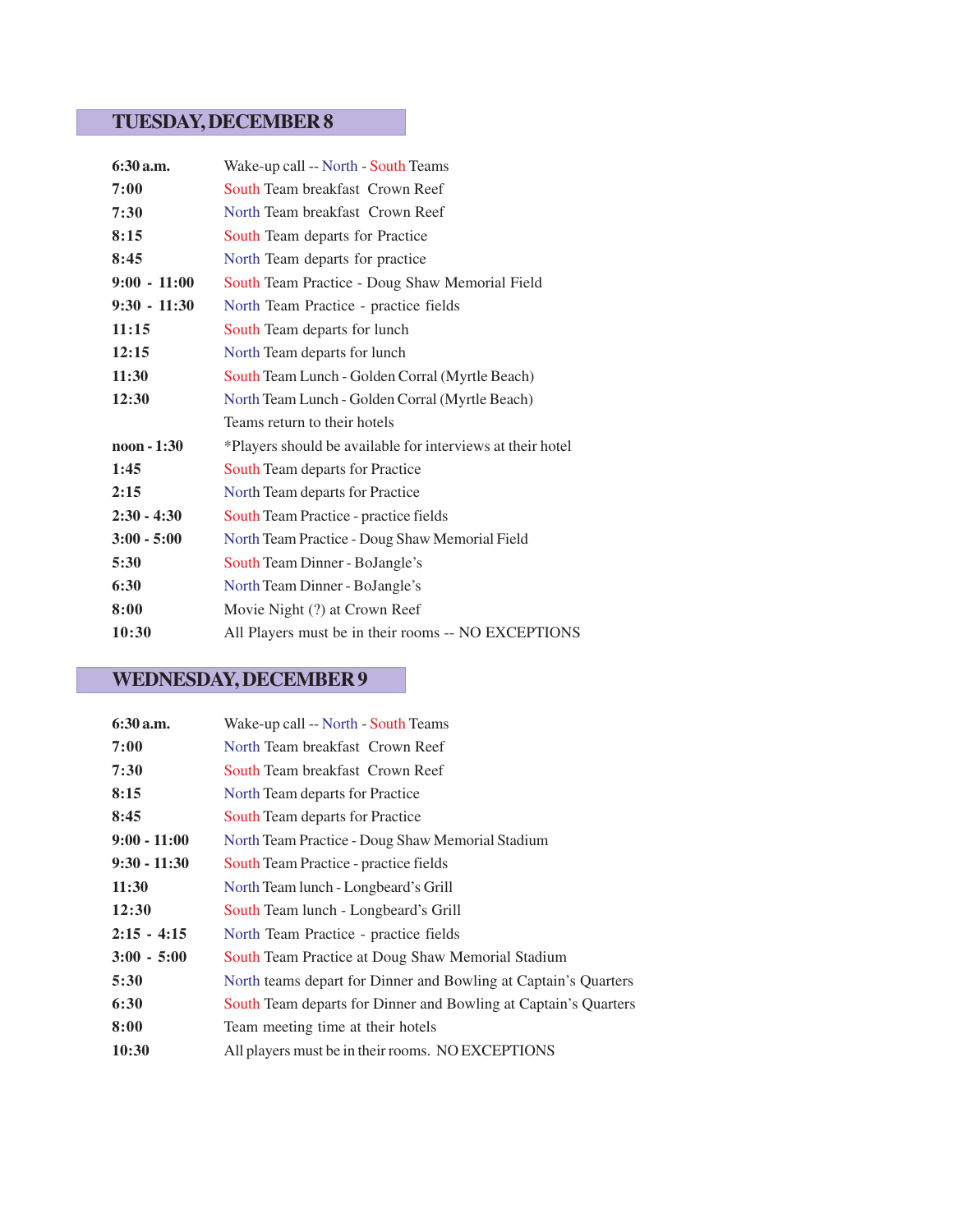#### **THURSDAY, DECEMBER 10**

| 6:30 a.m.      | Wake-up call -- North - South Teams                   |
|----------------|-------------------------------------------------------|
| 7:00           | South Team breakfast Crown Reef                       |
| 7:30           | North Team breakfast Crown Reef                       |
| 8:30           | South Team departs for Practice                       |
| 8:45           | North Team departs for Practice                       |
| $9:00 - 10:30$ | South Team Practice - Ashley Booth Field              |
| $9:15 - 10:45$ | North Team Practice - practice fields                 |
| 10:50          | South Team departs for Lunch                          |
| 11:00          | North Team departs for lunch                          |
| 11:00          | South Team lunch at Golden Corral                     |
| 11:15          | North Team lunch at Golden Corral                     |
| <b>NOON</b>    | Both Teams go to Target to shop with children         |
| 1:45           | South Team departs for Practice                       |
| 2:00           | North Team departs for Practice                       |
| $2:30 - 4:30$  | South Team Practice - practice fields                 |
| $3:15 - 5:15$  | North Team Practice - Ashley Booth Field              |
|                |                                                       |
| 4:30           | <b>South Players to Chili's</b>                       |
| 5:30           | <b>North Players to Chili's</b>                       |
| 7:30           | Sponsors' Reception at the Myrtle Beach Train Station |
| 10:00          | <b>Captains Selection</b>                             |
| 10:30          | All Players must be in their rooms -- NO EXCEPTIONS   |

#### **FRIDAY, DECEMBER 11**

| $6:30$ a.m.     | Wake-up call -- North - South Teams                        |
|-----------------|------------------------------------------------------------|
| 7:30            | North and South Team FCA breakfast @ Crown Reef            |
| 9:30            | North Team departs for Practice                            |
| 9:45            | South Team departs for Practice                            |
| $9:45 - 10:45$  | North Team Practice - practice fields                      |
| $10:00 - 11:00$ | South Team Practice - Ashley Booth Field                   |
| 11:30           | North Team eats at Johnny Rocket's (Broadway at the Beach) |
| 12:45           | South Team eats at Johnny Rocket's (Broadway at the Beach) |
|                 |                                                            |

#### **Both Teams return to hotels: chaperones prerogative**

**3:15 Buses depart for HIGH VOLTAGE at Doug Shaw Stadium (Events begin at 4:00) (Following the events, dinner will be provided for players, coaches and parents/guardians)**

#### **10:30** All players must be in their rooms. NO EXCEPTIONS